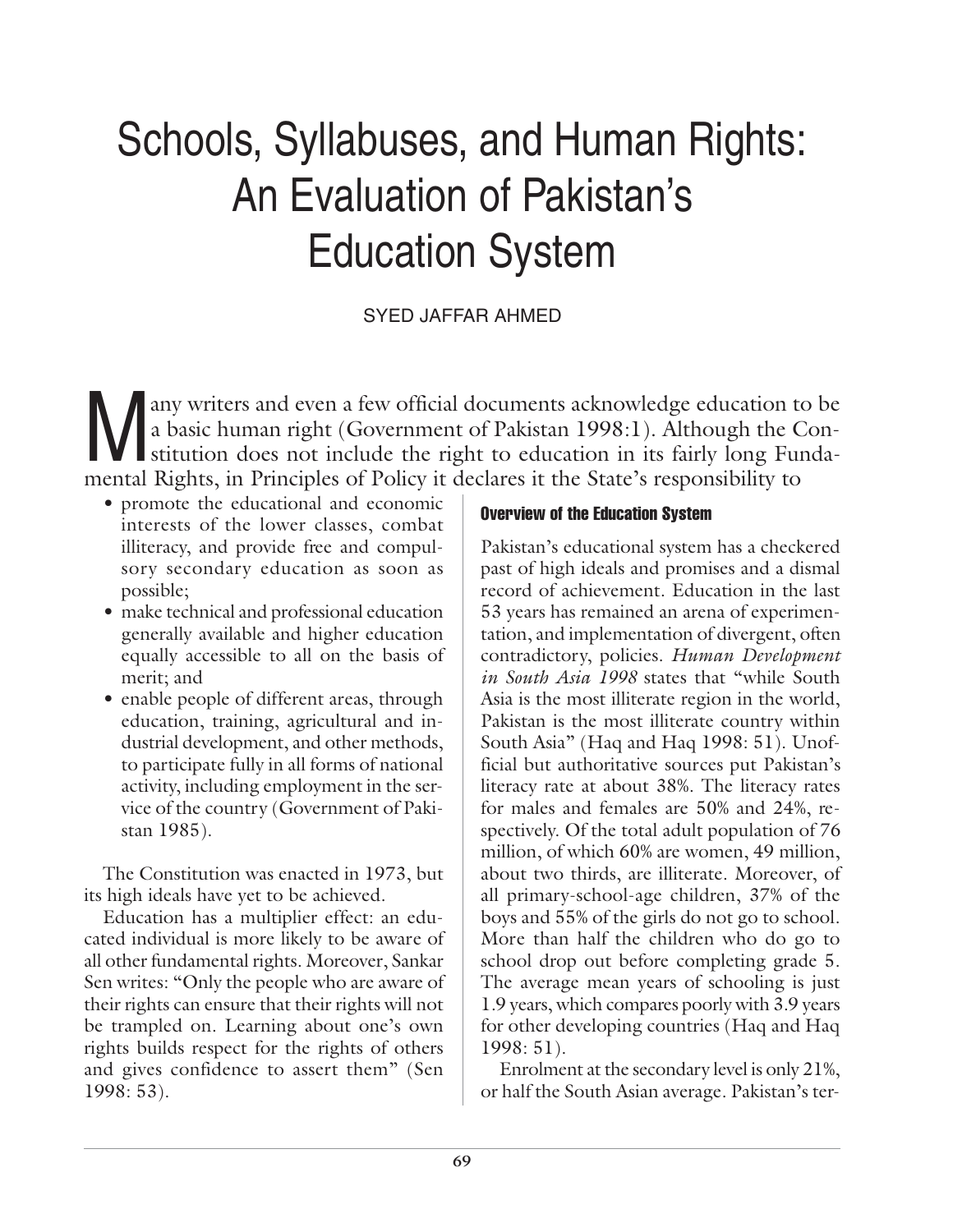tiary enrolment ratio is 2.6%, the lowest in the region and half that of India's. Only 1.6% of secondary-school students opt for technical and vocational education. From 1951 to 1997, the literacy rate rose by a mere 1.2% per annum. In Balochistan—the country's most backward province—female literacy is just 1.7%. This dismal record is the reason that Pakistan ranked 134 in human development out of 174 countries in 1997 (Haq 1997: 40), despite the fact that it has had 12 high-level education reports and 5 major education policies, of which the World Bank made 6, and the Asian Development Bank, 1 (Ahmed 1999).

Government efforts to evolve an education policy began soon after the creation of the country in 1947, when the All-Pakistan Education Conference was held, and again in 1951. In 1958, General Mohammad Ayub Khan imposed martial law and established the Commission on National Education under S.M. Sharif. The commission's report, published in 1959, recommended that the education system should meet individual and collective needs and enable people to live productive lives according to their talents and interests. The policy thus undertook to develop people's skills, train a leadership group, and promote vocational abilities. Although the report identified the objective of education as the creation of a welfare state and possessed a liberal and Western outlook, the educational system it projected was elitist. The Ayub regime was toppled by General Mohammad Yahya Khan in 1969. To pacify student unrest, which had contributed to the downfall of Ayub Khan, General Yahya established a new commission under Air Martial Noor Khan, whose new education policy was published in 1969.

The Noor Khan Commission report suggested some bold measures such as democratizing education and freeing it from bureaucratic control. Most of the report's recommendations, however, were not implemented. In December 1971, Zulfiqar Ali Bhutto established a civilian regime and in 1972 introduced an eight-year education policy, whose numerous objectives included equalizing education opportunities, arresting declining educational standards, and correcting the growing imbalance among various types of education. The policy claimed to adjust educational programs according to society's economic needs. It committed itself to make education an instrument of social change and development and to bring about a democratic social order by nationalizing schools, thereby expanding educational opportunities for the poor and improving teachers' salaries. The policy failed and education deteriorated. In the absence of community participation, nationalization paved the way for corruption and a greater role for the bureaucracy.

In 1977, Pakistan once again fell under a military dictatorship, led by General Zia-ul-Haq, whose education policy of 1979 can be summarized by its slogan, "Islamization of Education." Neither the government nor its educationists could define Islamization, which produced only confusion.<sup>1</sup> General Zia also reversed the policy of nationalization and privatized schools, soon turning schools into businesses more concerned with profit than the improvement of education.

With the restoration of civilian rule in 1988, successive governments came up with their own education policies. The 1992 education policy proclaimed a number of objectives:

- Modernize the educational system.
- Promote the teaching of Islam in social sciences to strengthen students' cultural moorings.
- Bring out students' creative, critical, and dynamic abilities.
- Provide equal opportunities to the poor and rich alike.
- Ensure 100% participation of children in education at the primary level by the year 2000.
- Eradicate illiteracy through formal and nonformal methods.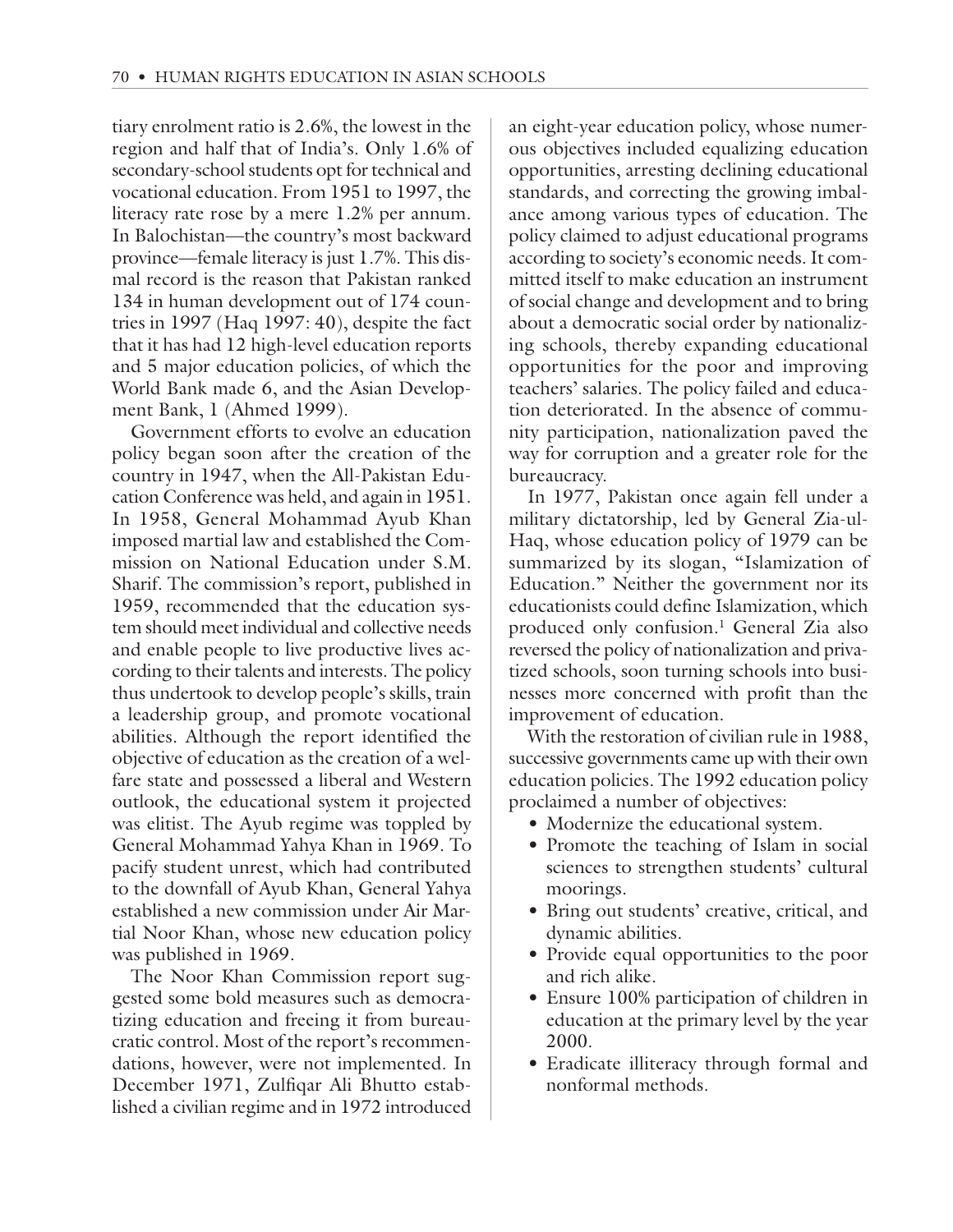- Revise the curriculums to improve the quality of education.
- Promote an academic and democratic culture in schools.
- Improve the role of the private sector in education.
- Urge the community to participate in educational affairs.

In 1998, during his second term, Nawaz Sharif introduced a 12-year education policy aimed at preparing Pakistan to enter the 21st century as an advanced country. The policy also set high targets. For example, it aimed to make education universal by 2010 by accomplishing the following:

- building 40,000 new primary schools;
- starting evening classes in 20,000 schools, apart from establishing a similar number of mosque schools;
- establishing 15,000 middle schools and 7,000 secondary schools in the next five years;
- increasing enrolment in the polytechnic institutes from 42,000 to 62,000 by 2002;
- making curriculums relevant to the needs of the 21st century;
- suggesting innovative programs such as nonformal basic education, community schools, use of mosque schools for formal primary education, provision of education cards for needy students, setting up residential model secondary schools in rural areas (initially one in each district), introducing competitive textbooks at the secondary-school level, introducing a national education testing service, decentralizing the system, and mobilizing the community, etc.

The policy, in fact, strengthened centralization. For instance, it proposed the formation of district education authorities, which were likely to facilitate bureaucratic control of education. It was also vague about the medium of instruction. It did not offer to bring an end to

prevalent parallel systems of education. It sought to demilitarize educational institutions without realizing that violence could not be curbed at the point of its occurrence and that without demilitarizing society itself, the educational institutions could not be demilitarized. The policy also did not offer to end the socialclass and gender biases in the syllabus (Government of Pakistan 1998).

Pakistan was thus never short of policies and programs that, despite their different ideological and motivational thrusts, suggested positive measures. If the country did not move toward educational emancipation, it was due to the failure of the implementers, the lack of political will on the part of the successive governments, and wrong national priorities.

# The education system

The Constitution provides that legislative and executive competence over various subjects be divided between the federal and provincial governments. The federal government alone has jurisdiction over the federal list of subjects, while both the federal and provincial governments have jurisdiction over the concurrent list. The Constitution does not have a separate list of provincial subjects, but all subjects not included in the two lists mentioned are left to the discretion of the provinces. The subject of education has also been bifurcated in parts: while curriculums, syllabuses, planning, policy, centers of excellence, standards of education, and Islamic education come under the concurrent list, the rest are in provincial competence. Since the Constitution also lays down that federal legislation has primacy in any case over subjects on the concurrent list, the central government dominates the provinces. However, while planning, policymaking, and financial control are in the hands of the federal government, the provinces are responsible for the execution of the policies and the actual running of the system. Although a set of educational institutions is directly under the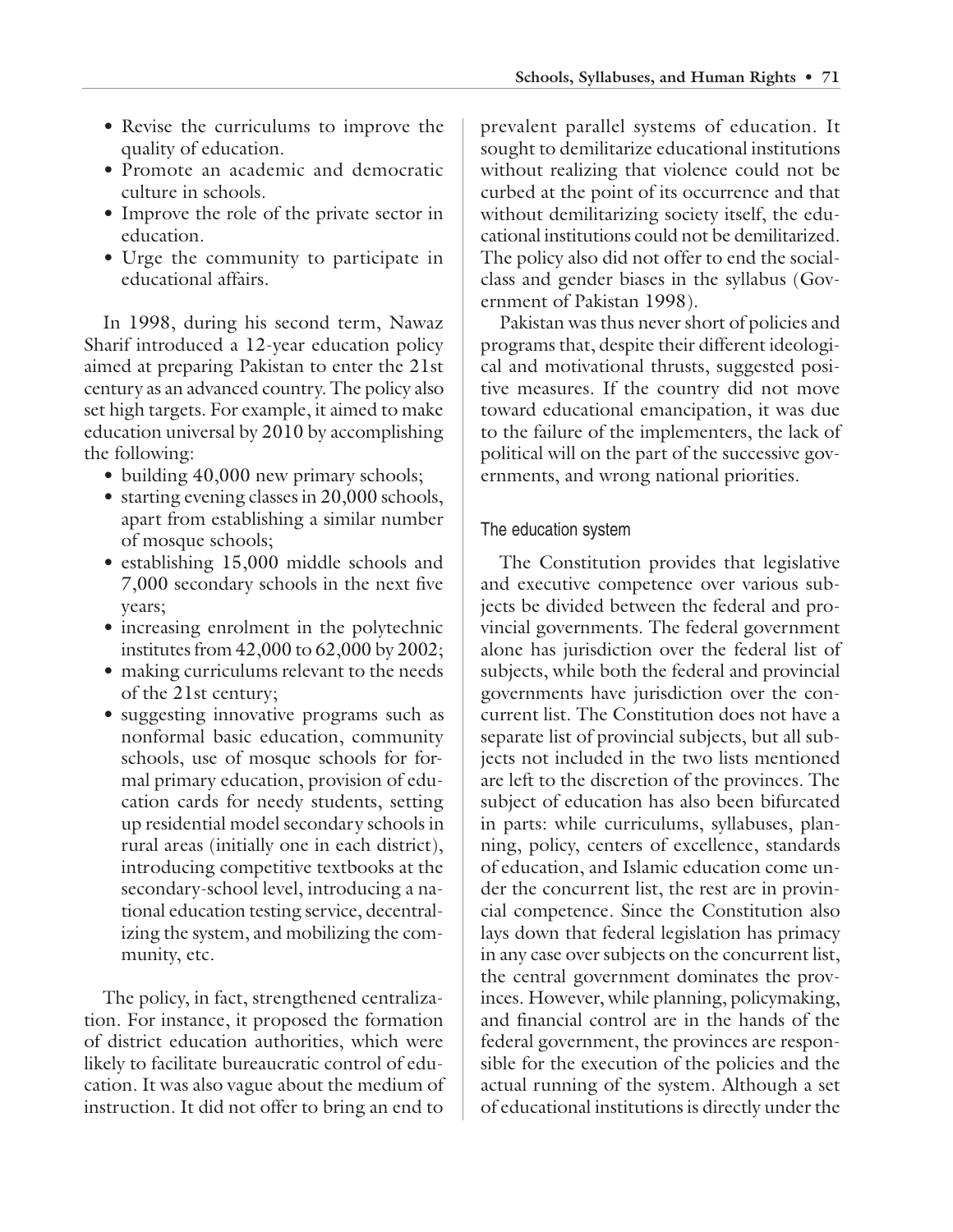federal government, most institutions come under the provinces. In 1979, the federal government took over the funding of universities.

The Federal Curriculum Wing of the Federal Education Ministry prepares the outlines of curriculums. The provinces have their own bureaus of curriculum, which, in practice, do not prepare curriculums but train the school teachers. The provincial textbook boards, which also publish and distribute textbooks, prepare the prescribed textbooks in the provinces.

### Structure of education

Formal education has different levels: classes 1 to 5 are the primary level; 6 to 8, middle school; 9 to 10, secondary; 11 to 12, higher secondary; and 13 to 16, higher education. Higher education is further designated as bachelor (13 and 14) and masters (15 and 16). Examinations are held at the end of the 5th (primary), 8th (middle), 10th (matriculation), 12th (higher secondary or intermediate), 14th (bachelor), and 16th (masters) year. The endof-the-level or terminal examinations are held under the directorate of schools (primary and middle), boards of education (secondary and higher secondary), and universities (bachelors and masters). Some universities follow the semester system; others, the annual-examination system.

Certain schools, mostly in urban areas, follow the Cambridge system, in which the ordinary-level examinations are held after 11 years of schooling, and the advanced-level examinations after 13.

There also exist *deeni madaris* (religious seminaries), which provide traditional religious education in both rural and urban areas. Since the 1980s, deeni madaris have received official approbation, patronage, and, in many cases, financial support. The final *sanad* (certificate) of the deeni madaris is the equivalent of a masters of arts in Islamiat and Arabic. Moreover,

by integrating the *Dars-e-Nizami* (traditional religious syllabus of the seminaries) with formal courses, a Dars-e-Nizami group was created at the matriculation and intermediate level. In order to bring the parallel systems of formal education and Dars-e-Nizami closer, the National Education Policy (1998-2010) announced the inclusion of formal school subjects such as English, math, general science, economics, and Pakistan studies, etc. into the curriculum of deeni madaris. It also announced that the latter's *asnaad* would be equated with the formal certificates and degrees in the formal sector (Government of Pakistan 1998: 22).

Technical and vocational education constitute an important component of education in Pakistan. Technical education is offered as postsecondary training to prepare technicians to work as middle-level supervisory staff. Vocational education is lower-level training aimed at preparing semiskilled and skilled workers in various trades. The Federal Ministry of Education is in charge of policy planning, coordination of standards, and curriculum development for post-secondary technical education. The Ministries of Education, Labor and Manpower, Industries, Social Welfare, and Agriculture share other responsibilities related to technical education. The provincial education departments generally run vocational institutes. Apart from training engineering technicians, they also administer commercial education institutes (Government of Pakistan 1998).

#### Human Rights Content of Curriculums

Pakistan's curriculums have oscillated between liberal and conservative approaches. At times, conflicting themes have been incorporated into the same syllabus.

The subject load is fairly heavy. A student has to study at least two languages and two other compulsory subjects (Islamiat and social studies or Pakistan studies) at almost every level. Mathematics, general science, and other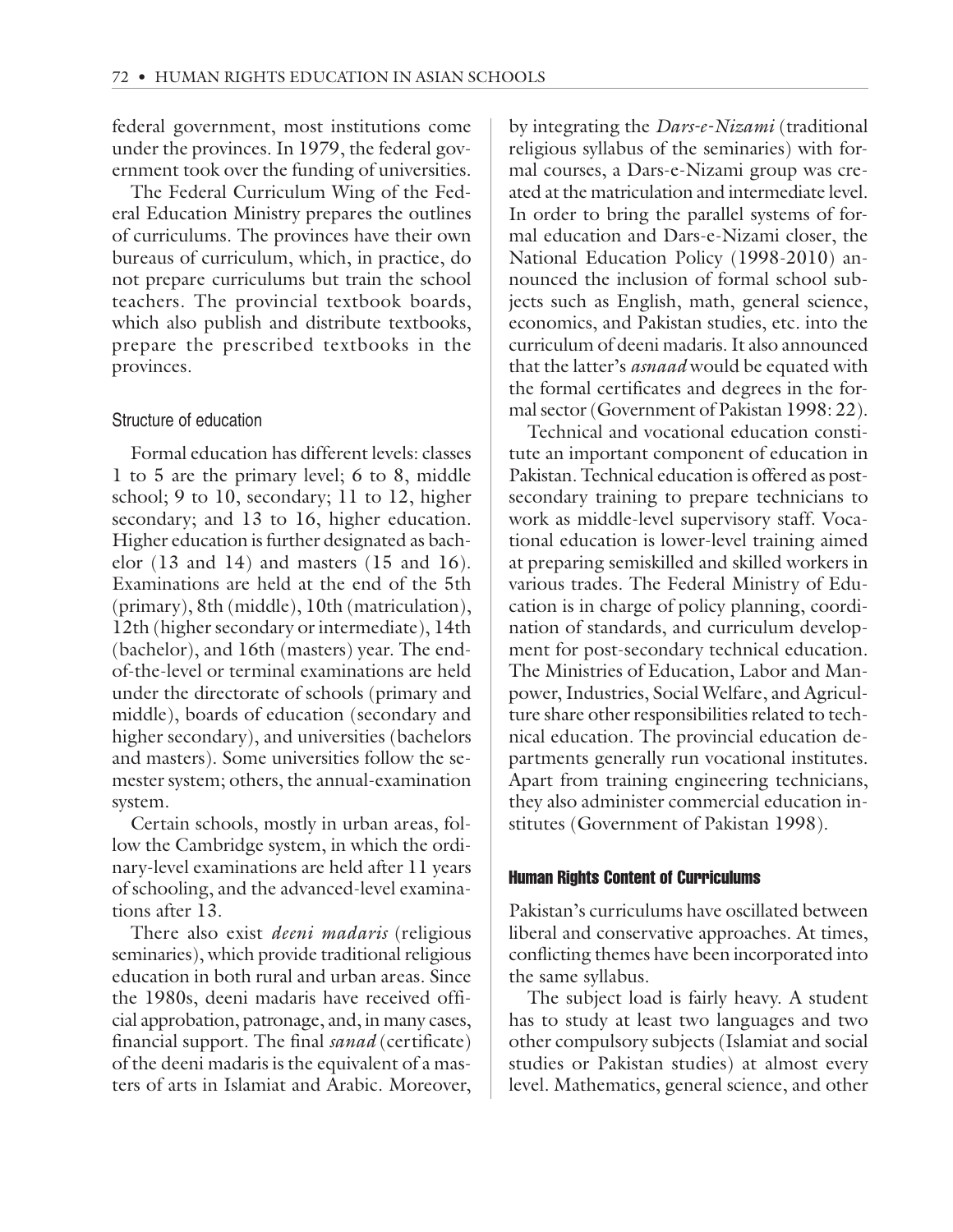subjects are taught from the primary level. In at least one province (Sindh), students are required to study their regional language. All this greatly hampers students' ability to learn.

# Syllabuses' response to human rights

Subjects in which human rights can be projected include social studies, Pakistan studies, Islamiat, and literature. A survey of textbooks of the first three subjects taught from classes 1 to 14 reveals a number of important points about the curriculum planners' treatment of human rights themes:

- Human rights issues are never consciously incorporated into the curriculums. References to human rights are sporadic and do not represent a systematic thought pattern. For instance, a number of textbooks on social studies for classes 1, 3, and 8, and on Islamiat for classes 1, 2 and 3, fail to mention human rights. A few books in other subjects at other levels mention human rights occasionally and without explanation.
- Textbooks do not develop the concept of human rights. For instance, social studies books for class 6 published by the Sindh and Punjab textbook boards mention the rights and duties of citizens clearly and in some detail. But the social studies book for the next class (class 7), published by the same boards, has only four sentences about the rights of citizens. The social studies book for class 8 (published by the Punjab Board), mentions "human rights" in two places, regarding the United Nations and without detailed explanation of human rights. The Sindh Textbook Board's book for the same grade does not mention human rights at all.
- Textbook references to human rights are too brief to make an impact on children, and teachers hesitate to expand on text approved by the authorities.
- There are no special educational manuals on human rights education.
- Social studies and Pakistan studies textbooks have less human rights content compared to Islamiat. In Islamiat, themes of human rights do recur either directly or indirectly as references to *Huqooq-ul-Ebad* (rights of other human beings), *Huqooq-ullah* (rights of God), and *Adl-o-Ehsan* (justice and favor). Enlightened teachers may make use of these concepts to teach human rights.
- Textbooks do not address social problems directly and make no reference to gender inequality, bonded labor, *Karo Kari* (honor killing), *Watta Satta* (exchange marriage), numerous inhuman tribal customs, child labor, and discrimination against minorities. They fail to present the social context of the country. They merely provide lists of virtues and good behavior.
- Textbooks do not even refer to the Constitution, which cites a number of basic rights, among them the rights to life and liberty. It also forbids slavery, forced labor, traffic in human beings, the employment of any child below the age of 14 years in any factory, mine, or other hazardous employment. It lays down that dignity of the human being and the privacy of the home shall be inviolable, and that every citizen has the right to move freely, to assemble, to form an association or union, to form or be a member of a political party, to enter into any lawful profession or occupation, and to conduct any lawful trade or business. The freedom of speech and expression, and the right to profess, practice, and propagate one's religion are also ensured. Perhaps because the government itself has not respected the Constitution and since it oversees curriculum design, the authors of the syllabuses have no choice but to refrain from citing the Constitution.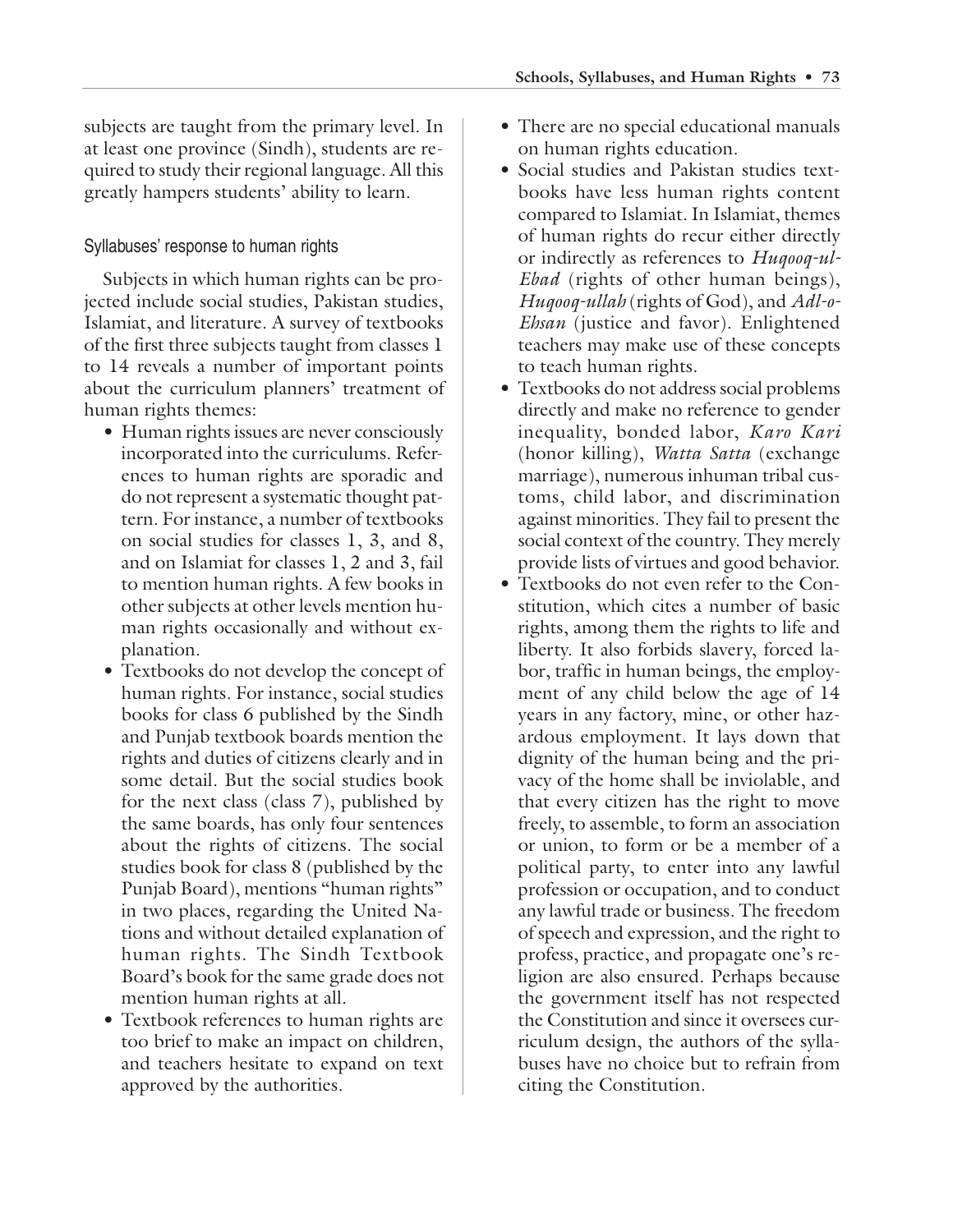#### Some recent official initiatives

Although human rights education remains a neglected area, governments have recently taken a few initiatives to promote it as international awareness of human rights grows. Moreover, the civilian regimes during 1988-1999 at least mouthed human rights rhetoric in order to demonstrate their departure from the system of the past. However, as the reports of independent human rights organizations such as the Human Rights Commission of Pakistan and Amnesty International show, the civilian regimes did not improve the state of human rights. The measures they took were either halfhearted or not supported by strong action. In fairness to the civilian regimes, however, the measures they announced may be mentioned.

In 1994, the United Nations General Assembly declared 1995-2004 as the United Nations Decade for Human Rights Education, coinciding with a few government decisions on human rights. For example, the Human Rights Cell was created in the Ministry of Interior in 1993. In September 1994, it was shifted to the Ministry of Law. In December 1995, the government established a fullfledged Ministry of Human Rights. In December 1996, after the overthrow of Benazir Bhutto's second government, the acting government dissolved the ministry, re-created the Human Rights Wing, and attached it to the Ministry of Law, now renamed Ministry of Law, Justice and Human Rights. The ministry is responsible for meeting the national and international obligations and commitments of the government regarding charters, covenants, and agreements of which Pakistan is a signatory. It is also entrusted with the job of protecting and promoting human rights. Its functions are the following:

Apart from reviewing the human rights situation in the country, including implementation of law, policy and measures, the Ministry also takes initiatives in harmonization of legislations, regulations and practices with the international covenants/ agreements to which Pakistan is a party. The Ministry also represents Pakistan in international bodies, organizations and conferences in conjunction with the Ministry of Foreign Affairs (Ghauri 1999).

The government is committed to a number of international human rights agreements. As a signatory of the UN Charter, it is obliged to respect the Universal Declaration of Human Rights. It has so far signed and ratified the following covenants and agreements:

- Convention on the Rights of the Child;
- International Convention on the Suppression and Punishment of the Crime of *Apartheid*;
- International Convention against *Apartheid* in Sports;
- Convention on the Prevention and Punishment of the Crime of Genocide;
- Protocol amending the Slavery Convention;
- Supplementary Convention on the Abolition of Slavery, the Slave Trade, and Institutions and Practices Similar to Slavery;
- Convention for the Suppression of the Traffic in Persons and of the Exploitation of the Prostitution of Others; and
- Convention on the Elimination of All Forms of Discrimination against Women.

One important decision that coincided with the Decade was the establishment of the Senate's Functional Committee on Human Rights, which reviews the human rights situation and recommends remedial measures. The Jail Reforms Commission submitted its own recommendations. A judicial commission was established, headed by a Supreme Court justice, in order to examine and review laws found to be discriminatory against women. It submitted its report in 1997.

The Ministry of Law, Justice and Human Rights runs a Human Rights Mass Awareness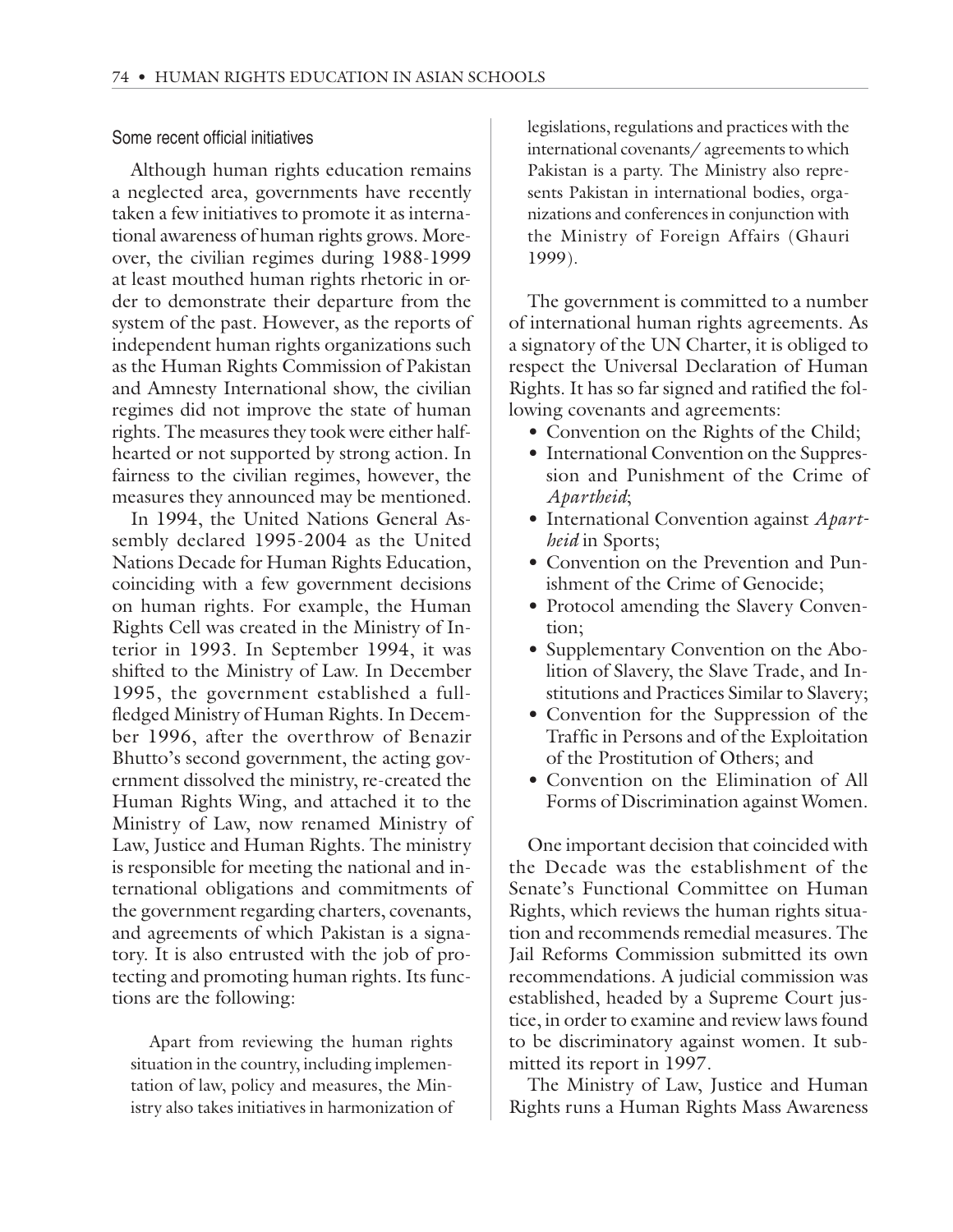and Education Program with the following aims:

- Create awareness of human rights among the masses in general and government officers of law enforcement agencies in particular.
- Train target groups involved with human rights promotion and protection.
- Develop syllabuses and curriculums with the aim of training and educating the target groups.
- Identify, support, and strengthen an institute at a national university that will conduct research and other human rightsrelated activities.

The ministry is also a partner in the Promotion and Implementation of Human Rights: An Institutional Capacity Building Project. The human rights education component of the project has the main objectives of enabling the participants to "stimulate and support… national and… local initiatives in the field of human rights education and awareness raising [and provide them with] new training tools and ideas on methodologies to disseminate the human rights message through education activities" (ILO 2000).

The project, to be completed in 30 months, has four phases:

- research:
- training of trainers, seminars, and preliminary design of the action plan;
- implementation of the action plan; and
- evaluation.

#### **Recommendations**

The government has thus taken the first steps on the long road to establishing human rights education. Some areas require strong initiatives:

• The State alone can restructure the educational system and only after it becomes democratic, egalitarian, and humane.

- The first thing the government should do is evaluate the system and ascertain and analyze its distortions.
- Curriculums should be purged of national, class, social, gender, and communal biases.
- Curriculums should incorporate the Pakistani social context in order to become more acceptable and relevant to the students. Students should learn about human rights violations committed in the country. They should also become socially conscious and infused with the spirit of critical enquiry and judgment.
- Teaching methods must also be improved. The manner in which knowledge is imparted, the language used, the models chosen, and the teacher-student relationship are important in this respect. Even before reading the text, children look to the teacher, their first guide and role model.
- Learning methods and tools must improve and harmonize with human rights values.
- Education must be universal if it is to be a vehicle of human rights.
- School-community linkages, now still almost nonexistent, are essential to promote human rights.

# **Bibliography**

- Ahmed, Syed Jaffar. 1999. "Persistent Crisis of Education." *The News International.* 14 August.
- Ghauri, M.S.I. 1999. "Government of Pakistan's Efforts in Promoting and Protecting HR in Pakistan." *Emancipation*. 23 January.
- Government of Pakistan. 1985. *The Constitution of the Islamic Republic of Pakistan.* Islamabad: Ministry of Justice and Parliamentary Affairs, Justice Division.
- Government of Pakistan. 1997. *Report of Commission of Inquiry for Women 1997.* Islamabad.
- Government of Pakistan. 1998. "National Education Policy, 1998-2010." Draft. Islamabad: Ministry of Education.
- Haq, Mahbubul. 1997. *Human Development in South Asia 1997.* Karachi: Oxford University Press.